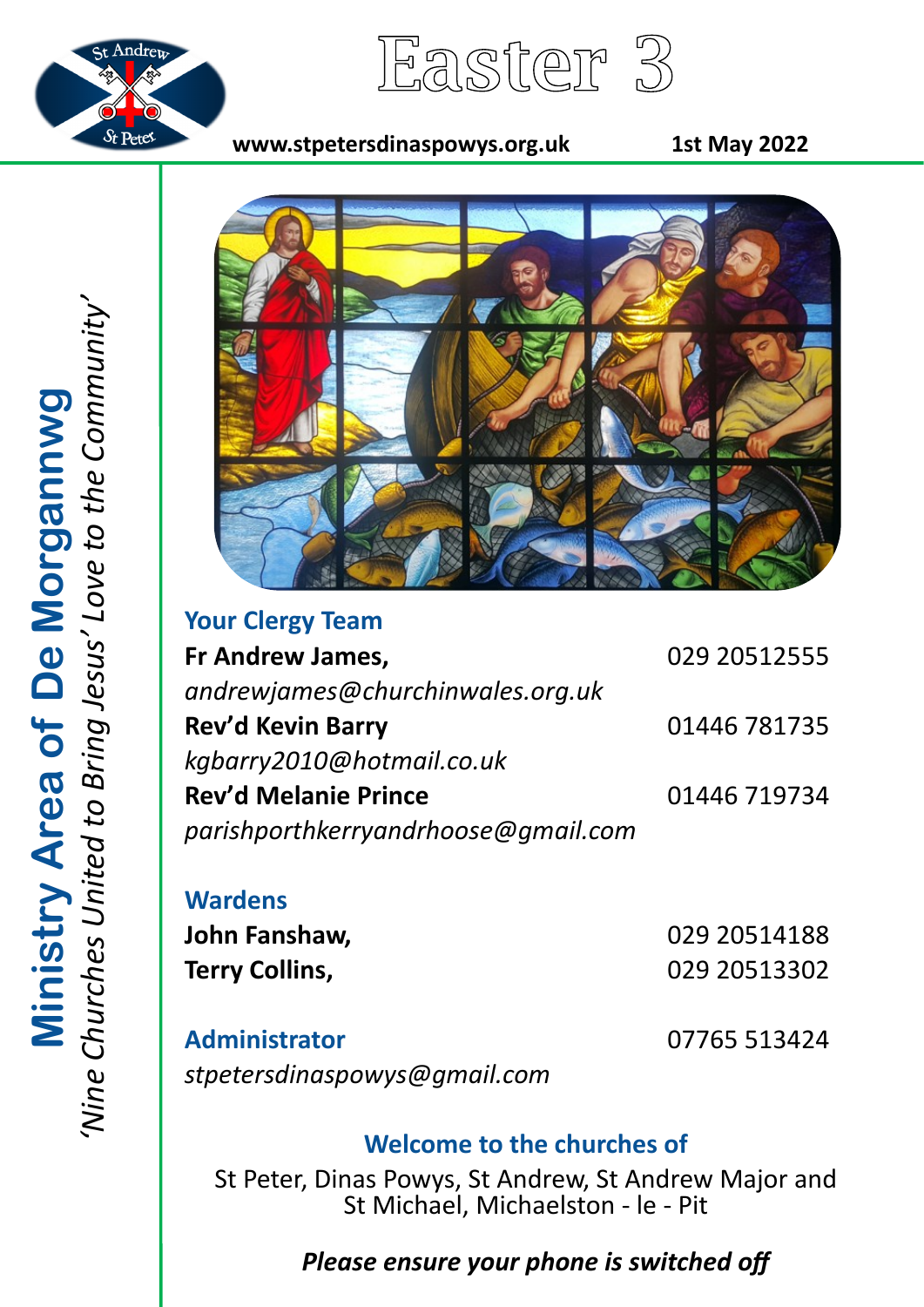#### **Collect**

Almighty Father, who in your great mercy gladdened the disciples with the sight of the risen Lord: give us such knowledge of his presence with us, that we may be strengthened and sustained by his risen life and serve you continually in righteousness and truth; through Jesus Christ your Son our Lord, who is alive and reigns with you and the Holy Spirit, one God, now and for ever.

**Amen**



#### **A reading from Acts 9. 1-6, [7-20]**

Meanwhile Saul, still breathing threats and murder against the disciples of the Lord, went to the high priest and asked him for letters to the synagogues at Damascus, so that if he found any who belonged to the Way, men or women, he might bring them bound to Jerusalem.Now as he was going along and approaching Damascus, suddenly a light from heaven flashed around him. He fell to the ground and heard a voice saying to him, 'Saul, Saul, why do you persecute me?' He asked, 'Who are you, Lord?' The reply came, 'I am Jesus, whom you are persecuting. But get up and enter the city, and you will be told what you are to do.'

### [7-20]

The men who were travelling with him stood speechless because they heard the voice but saw no one. Saul got up from the ground, and though his eyes were open, he could see nothing; so they led him by the hand and brought him into Damascus. For three days he was without sight, and neither ate nor drank.

Now there was a disciple in Damascus named Ananias. The Lord said to him in a vision, 'Ananias.' He answered, 'Here I am, Lord.' The Lord said to him, 'Get up and go to the street called Straight, and at the house of Judas look for a man of Tarsus named Saul. At this moment he is praying, and he has seen in a vision a man named Ananias come in and lay his hands on him so that he might regain his sight.'But Ananias answered, 'Lord, I have heard from many about this man, how much evil he has done to your saints in Jerusalem; and here he has authority from the chief priests to bind all who invoke your name.'But the Lord said to him, 'Go, for he is an instrument whom I have chosen to bring my name before Gentiles and kings and before the people of Israel; I myself will show him how much he must suffer for the sake of my name.' So Ananias went and entered the house. He laid his hands on Saul and said, 'Brother Saul, the Lord Jesus, who appeared to you on your way here, has sent me so that you may regain your sight and be filled with the Holy Spirit.' And immediately something like scales fell from his eyes, and his sight was restored. Then he got up and was baptized, and after taking some food, he regained his strength.

For several days he was with the disciples in Damascus, and immediately he began to proclaim Jesus in the synagogues, saying, 'He is the Son of God.'

*This is the word of the Lord*

*R* **Thanks be to God**

**A reading from Revelation 5. 11-14**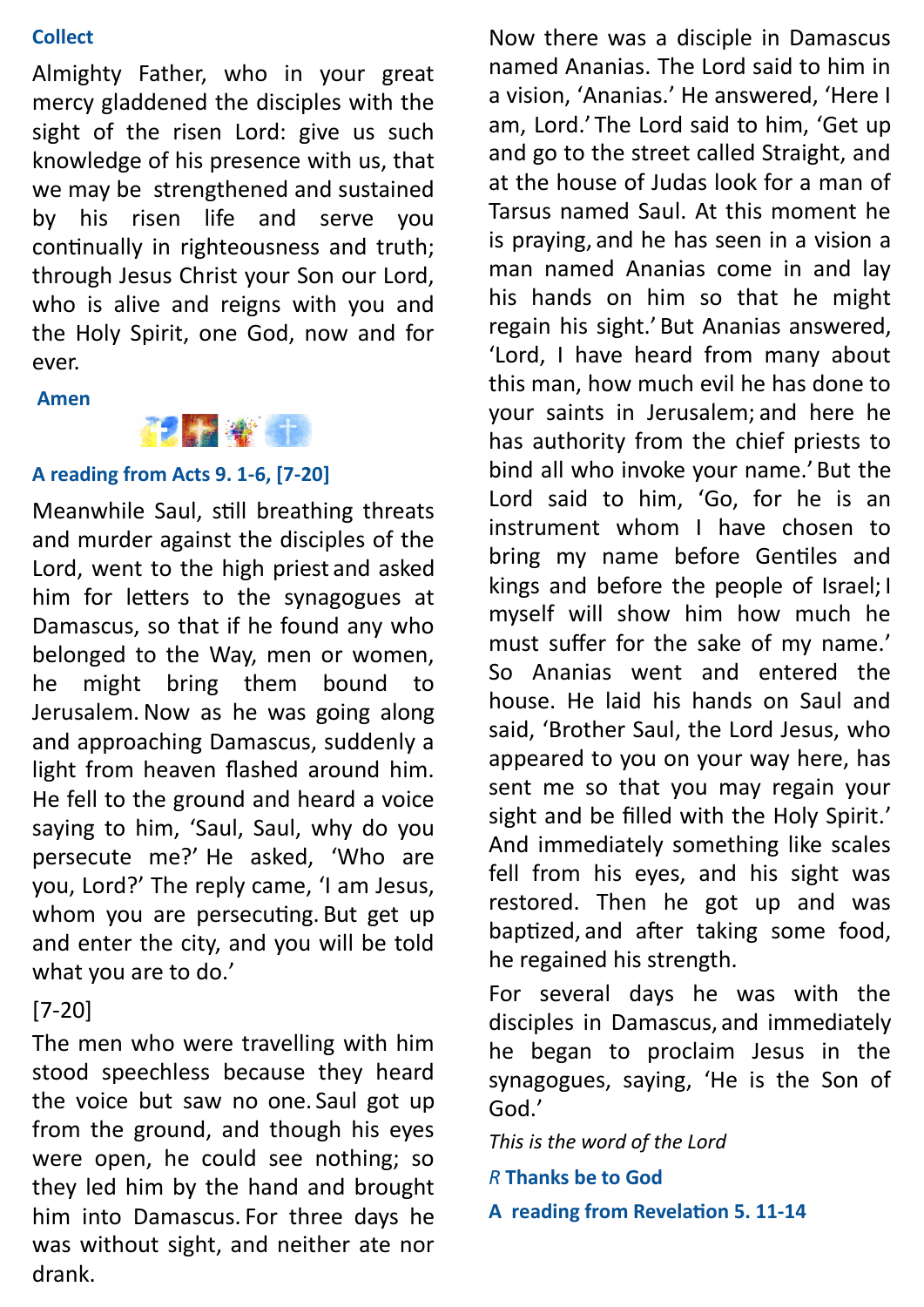Then I looked and I heard the voice of many angels surrounding the throne and the living creatures and the elders; they numbered myriads of myriads and thousands of thousands, singing with full voice, 'Worthy is the Lamb that was slaughtered to receive power and wealth and wisdom and might and honour and glory and blessing!' Then I heard every creature in heaven and on earth and under the earth and in the sea, and all that is in them, singing, 'To the one seated on the throne and to the Lamb be blessing and honour and glory and might for ever and ever!' And the four living creatures said, 'Amen!' And the elders fell down and worshipped.

*This is the word of the Lord*

*R* **Thanks be to God**



#### **Listen to the Gospel of Christ according to John 21. 1-19**

#### **R Glory to you, O Lord.**

After these things Jesus showed himself again to the disciples by the Sea of Tiberias; and he showed himself in this way. Gathered there together were Simon Peter, Thomas called the Twin, Nathanael of Cana in Galilee, the sons of Zebedee, and two others of his disciples. Simon Peter said to them, 'I am going fishing.' They said to him, 'We will go with you.' They went out and got into the boat, but that night they caught nothing.

Just after daybreak, Jesus stood on the beach; but the disciples did not know that it was Jesus. Jesus said to them,

'Children, you have no fish, have you?' They answered him, 'No.' He said to them, 'Cast the net to the right side of the boat, and you will find some.' So they cast it, and now they were not able to haul it in because there were so many fish. That disciple whom Jesus loved said to Peter, 'It is the Lord!' When Simon Peter heard that it was the Lord, he put on some clothes, for he was naked, and jumped into the lake. But the other disciples came in the boat, dragging the net full of fish, for they were not far from the land, only about a hundred yards off.

When they had gone ashore, they saw a charcoal fire there, with fish on it, and bread.Jesus said to them, 'Bring some of the fish that you have just caught.' So Simon Peter went aboard and hauled the net ashore, full of large fish, a hundred and fifty-three of them; and though there were so many, the net was not torn.Jesus said to them, 'Come and have breakfast.' Now none of the disciples dared to ask him, 'Who are you?' because they knew it was the Lord.Jesus came and took the bread and gave it to them, and did the same with the fish. This was now the third time that Jesus appeared to the disciples after he was raised from the dead.

When they had finished breakfast, Jesus said to Simon Peter, 'Simon son of John, do you love me more than these?' He said to him, 'Yes, Lord; you know that I love you.' Jesus said to him, 'Feed my lambs.'A second time he said to him, 'Simon son of John, do you love me?' He said to him, 'Yes, Lord; you know that I love you.' Jesus said to him,